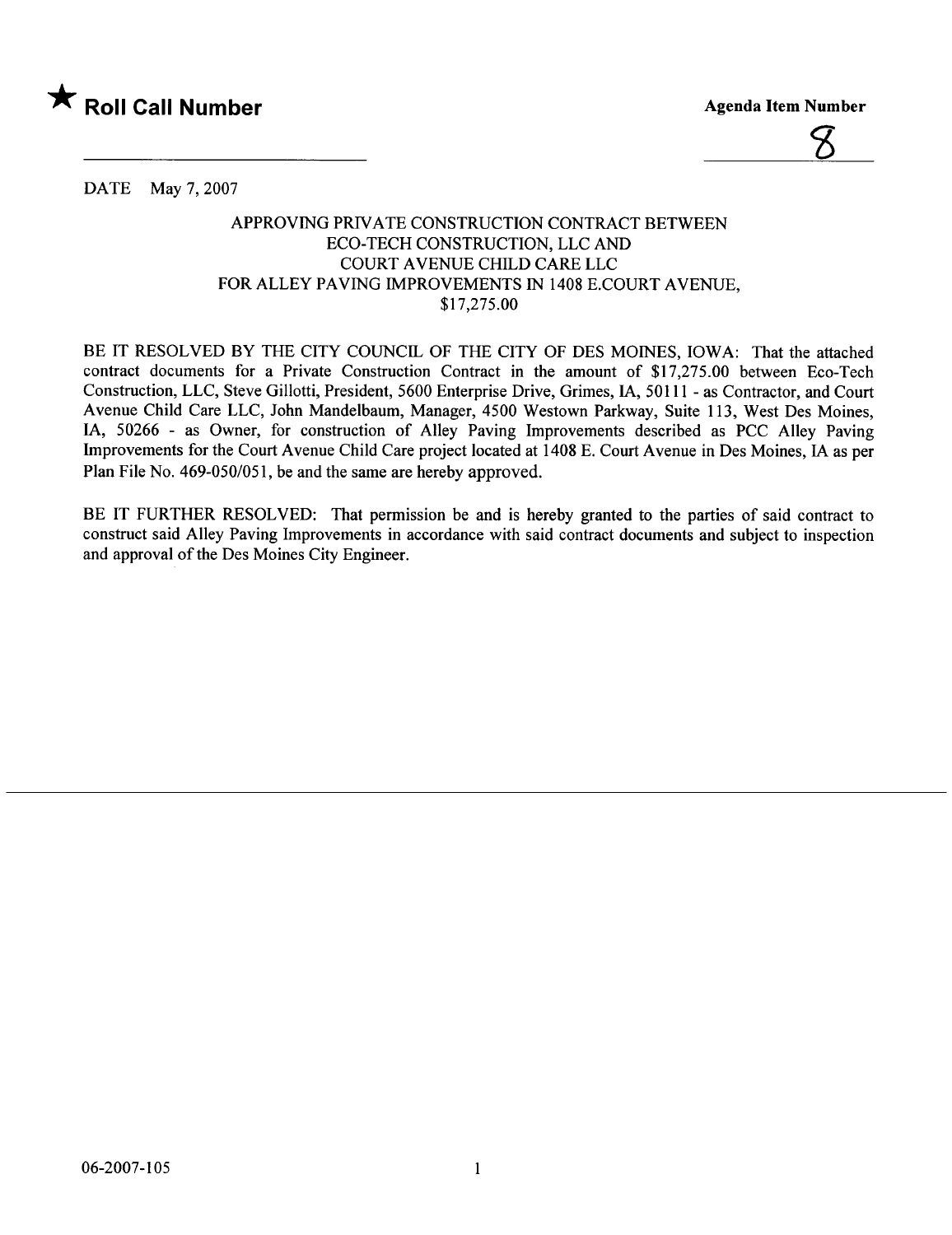

DATE May 7, 2007

Activity ID: 06-2007-105

Moved by to adopt.

FORM APPROVED:

Wertchen Vinliger<br>Kathleen Vanderpoo

Deputy City Attorney

Funding Source: All project costs are to be paid by the Owner(s), Court Avenue Child Care LLC

## $\geq 8$

| <b>COUNCIL ACTION</b> | YEAS | <b>NAYS</b> | <b>PASS</b> | <b>ABSENT</b>   | I, Diane Rauh, City    |
|-----------------------|------|-------------|-------------|-----------------|------------------------|
| <b>COWNIE</b>         |      |             |             |                 | certify that at a meet |
| <b>COLEMAN</b>        |      |             |             |                 | above date, among o    |
| <b>HENSLEY</b>        |      |             |             |                 | adopted.               |
| <b>KIERNAN</b>        |      |             |             |                 |                        |
| <b>MAHAFFEY</b>       |      |             |             | IN WITNESS WHE  |                        |
| <b>MEYER</b>          |      |             |             |                 | and affixed my seal    |
| <b>VLASSIS</b>        |      |             |             |                 |                        |
| <b>TOTAL</b>          |      |             |             |                 |                        |
| <b>MOTION CARRIED</b> |      |             |             | <b>APPROVED</b> |                        |

Clerk of said City Council, hereby ting of the City Council, held on the ther proceedings the above was

REOF, I have hereunto set my hand the day and year first above written.

Mayor